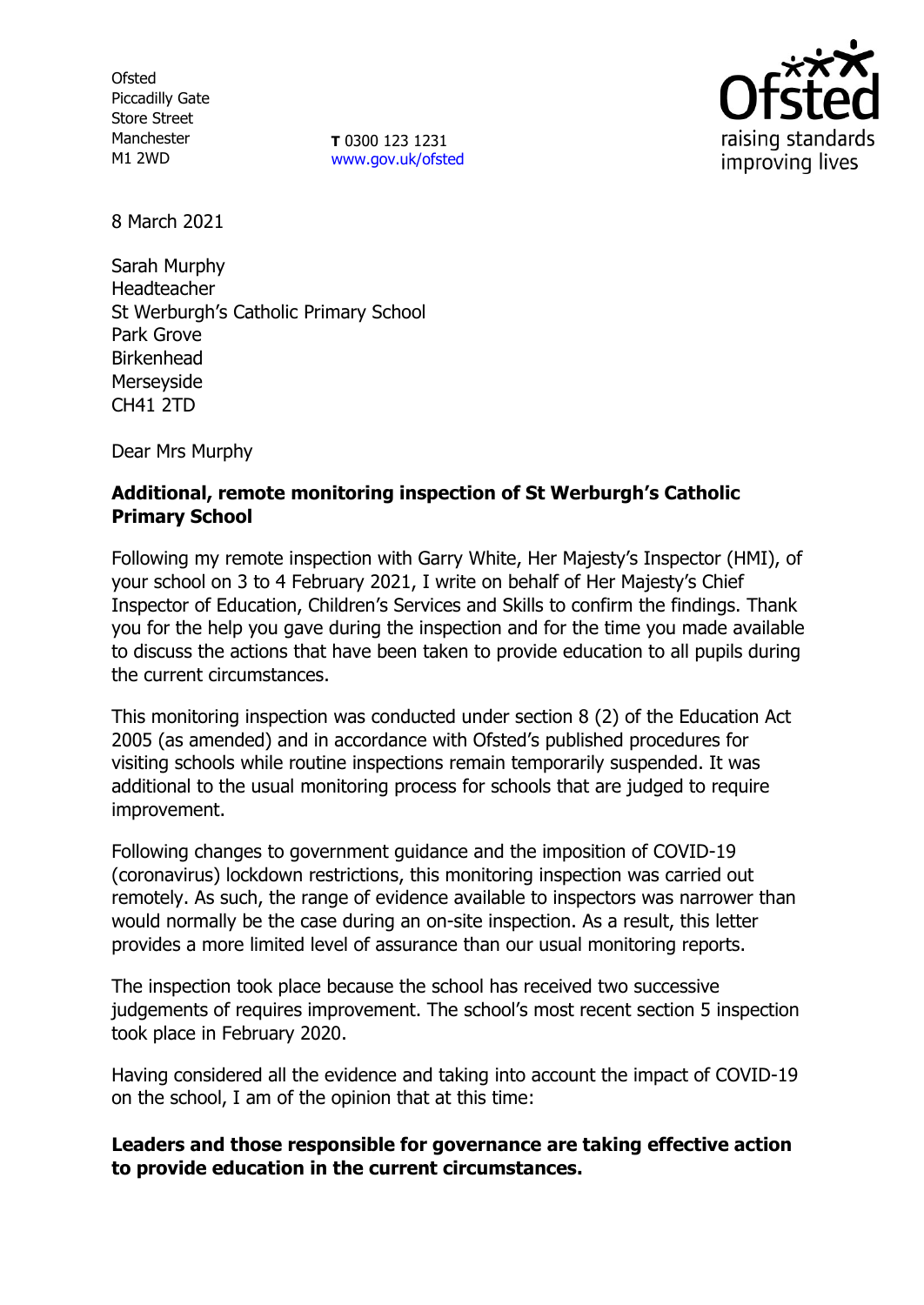

Leaders and those responsible for governance should take further action to:

- $\blacksquare$  ensure that teachers make effective use of assessment to plan the next steps of learning in reading for all pupils
- $\blacksquare$  ensure that all pupils who are learning from home get the most out of the resources that teachers provide
- develop and plan an ambitious curriculum in the small number of subjects that are still to be reviewed.

### **Context**

- Since the previous inspection, a small number of teachers have left the school and two new teachers have joined. Leaders have reorganised their leadership structure, including roles and responsibilities. A new leader for early years has been appointed. A new chair of governors is also in post.
- During the autumn term of 2020, approximately one quarter of pupils accessed their education from home for short periods of time due to selfisolation. For a very small proportion of pupils, this happened more than once.
- At the time of this inspection, around two thirds of pupils were being educated at home. Approximately one half of the vulnerable pupils, and about one quarter of pupils with special educational needs and/or disabilities (SEND), were attending school on site.
- There are currently no staff absent due to COVID-19. Leaders enable most class teachers to work from home.

#### **Main findings**

- You and the leadership team have ensured that pupils continue to receive an education during this period of national lockdown.
- The previous inspection took place just prior to the start of the pandemic. Consequently, you and the leadership team have only had a short amount of time to address the areas for improvement identified at the time of the last inspection. That said, you have started to strengthen the quality of leadership. You have begun to hold leaders more fully to account for the quality of their work. However, there is still much to do to improve the overall quality of education that pupils receive in some subjects.
- You and other leaders have successfully introduced new curriculum plans in science. Teachers are now using plans for reading, writing, mathematics and religious education that leaders had produced previously. These plans set out clearly the content and the knowledge that pupils must learn. Leaders have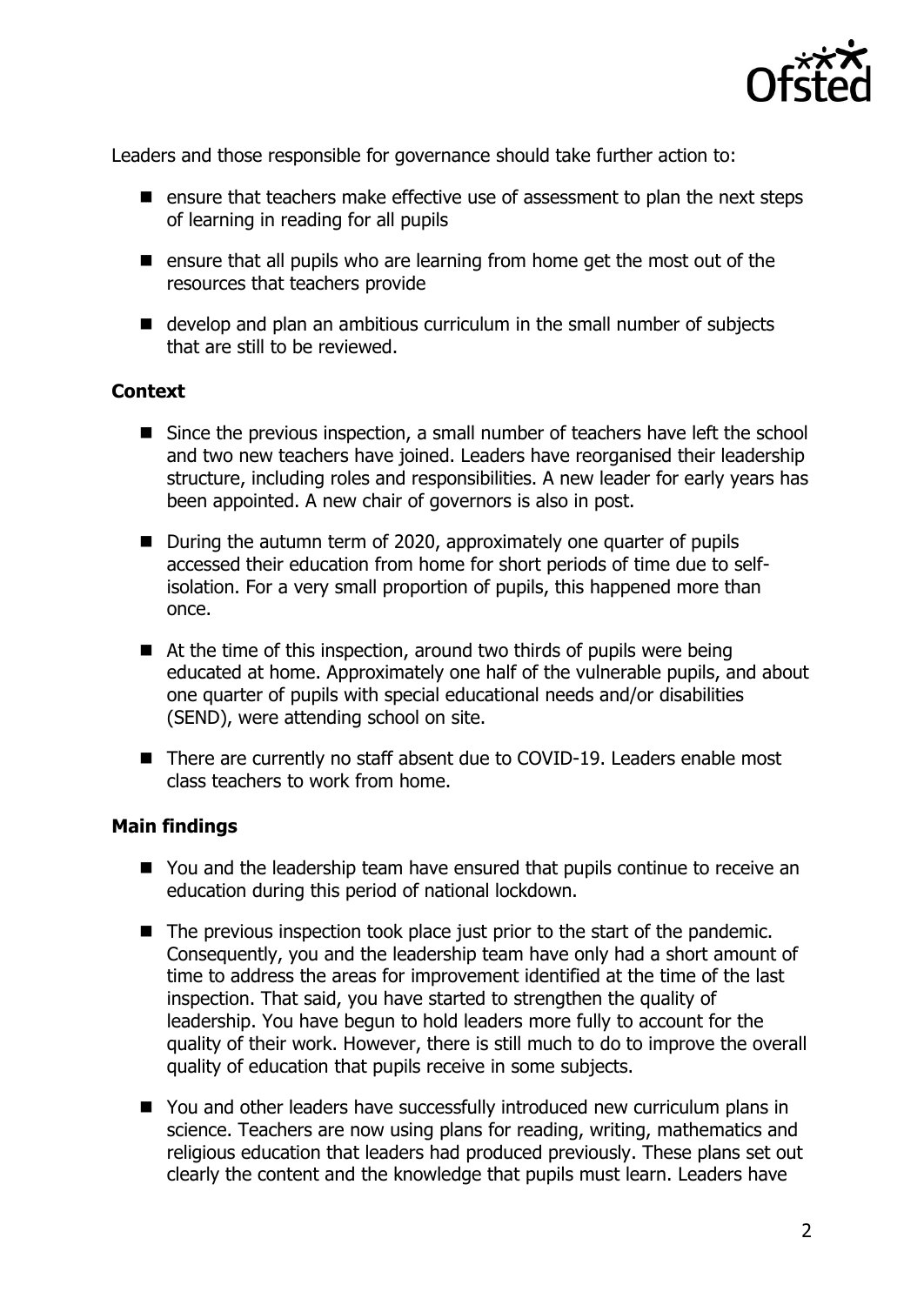

checked that teachers are following these plans. Pupils' work shows that, in these subjects, pupils are building up their knowledge more consistently than in the past.

- In geography and personal, social, health and economic education, leaders are revising their curriculum plans. However, in a number of other subjects, for example history, art and design, and music, leaders have not agreed what pupils should know at different points in their learning. There is more to do to create an ambitious curriculum in these remaining subjects.
- While you currently offer on-site places to all children of key workers and some vulnerable pupils, many of these pupils continue to learn from home. Teachers use an online system that enables pupils to access the same education whether they are learning at home or at school. Teachers successfully adapt their curriculum plans to ensure that pupils, including vulnerable pupils, are able to learn new things.
- Teachers communicate regularly with pupils through the school's online system. This is to check that pupils understand any new learning. Teachers provide appropriate support for pupils, including vulnerable pupils, who are learning from home. However, some pupils who are learning at home do not make full use of the resources that teachers provide.
- Where children in early years and pupils in key stage 1 engage well with their teachers, they continue to develop their phonics knowledge well. Equally, older pupils strengthen their reading and writing knowledge through appropriate activities. However, leaders have not agreed a consistent method for how teachers check pupils' reading knowledge when pupils are learning from home. Consequently, significant numbers of pupils who are not able to read as well as they should are in danger of falling even further behind.
- You and the leadership team ensure that pupils with SEND are supported well in their learning. The two special educational needs coordinators (SENCos) check that teachers provide suitable learning activities and resources for pupils with SEND. Parents and carers with whom we spoke said that they valued the support that they receive from the SENCos. Regular contact with some of these families is improving how well pupils with SEND engage with the materials that their teachers are providing during the pandemic.
- Governors have made effective use of online conferencing to hold regular meetings with you and other school leaders. They have focused on the safety and well-being of staff and pupils. They are well informed about improvements being made at the school. Governors are developing their ability to challenge and support leaders in improving the curriculum and the education that is currently on offer to pupils.